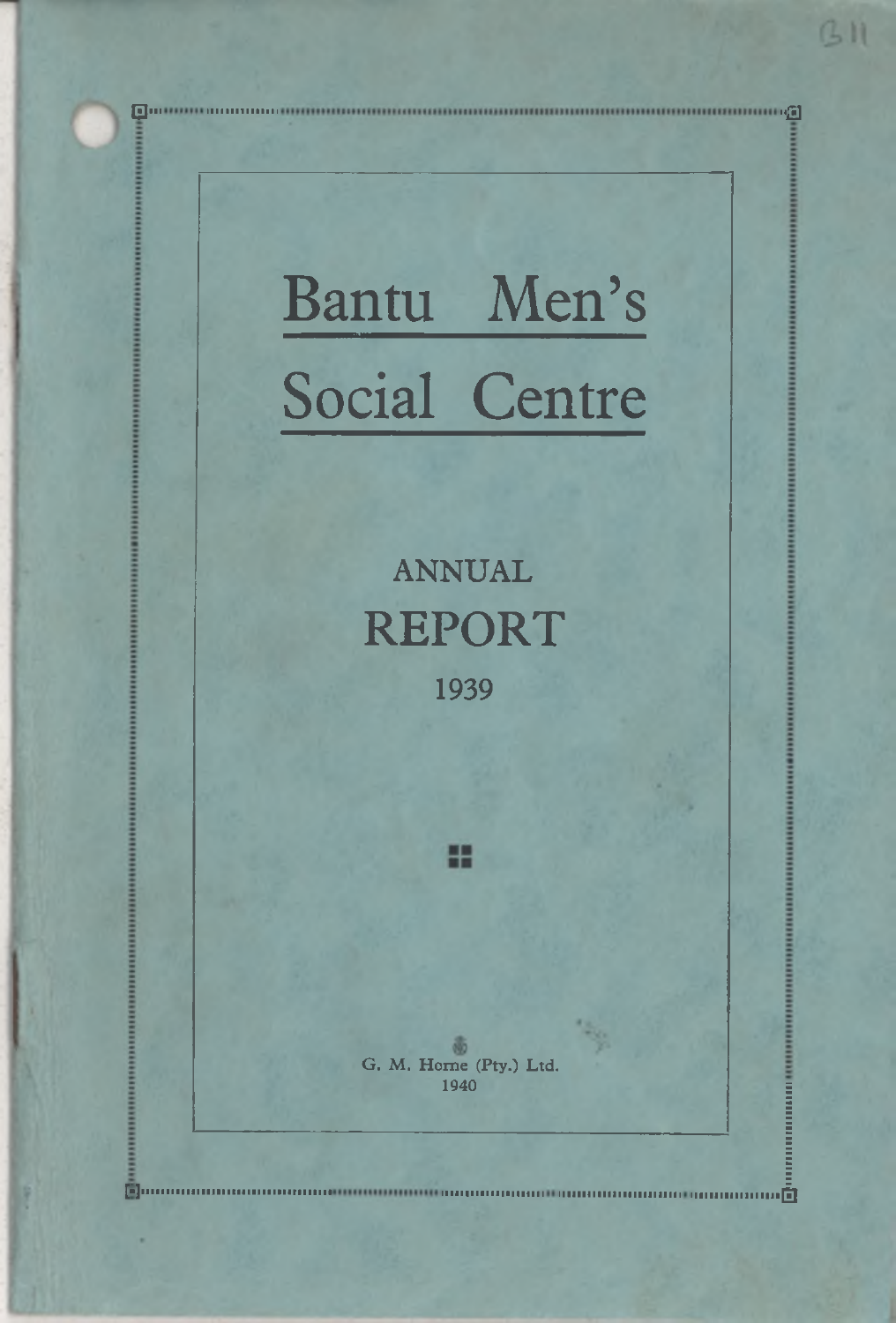# Bantu Men's Social Centre

#### **PATRON IN CHIEF:**

His Excellency|The Governor-General of the Union of South Africa, The Right Honourable Sir Patrick Duncan, G.C.M.G., K.C.

#### **EXECUTIVE COMMITTEE:**

*President :* Rev. Ray E. Phillips, Ph.D.

*Vice-Presidents :* Mr. H. Britten, Dr. A. B. Xuma, M.D., D.P.H.

*Hon. Treasurer :* Mr. J. Montague Pim.

> *Secretary :* Mr. J. R. Rathebe.

*Assistant Secretary :* Mr. J. G. Malie.

*Physical Director :* Mr. A. P. Khutlang.

*Members :*

Mr. W. G. Ballinger, Mr. P. J. Bennett, Mr. A. Bovet, Mr. D. M. Denalane, Councillor A. Immink, Senator the Hon. J. D. Rheinallt<br>Jones, Mr. G. R. Kuzwayo, Mr. B. W. Martin, Mr. F. J. S. Modibedi,<br>Mr. Griffiths Motsieloa, Mr. S. P. Mqubuli, Mr. L. M. Povall, Mr. P. W. Rezant, Mr. S. G. Senaoane, Rev. Dr. J. Dexter Taylor, Mr. D. R. Twala.

#### **TRUSTEES:**

Rev. F. B. Bridgman, D.D. (Deceased, 1925).<br>Mr. H. M. Taberer (Deceased, 1932). Mr. Howard Pim, M.A., C.B.E. (Deceased, 1934). Mr. Walter Webber. Rev. Dexter Taylor, D.D. Prof. R. F. A. Hoernle, B.Sc., M.A.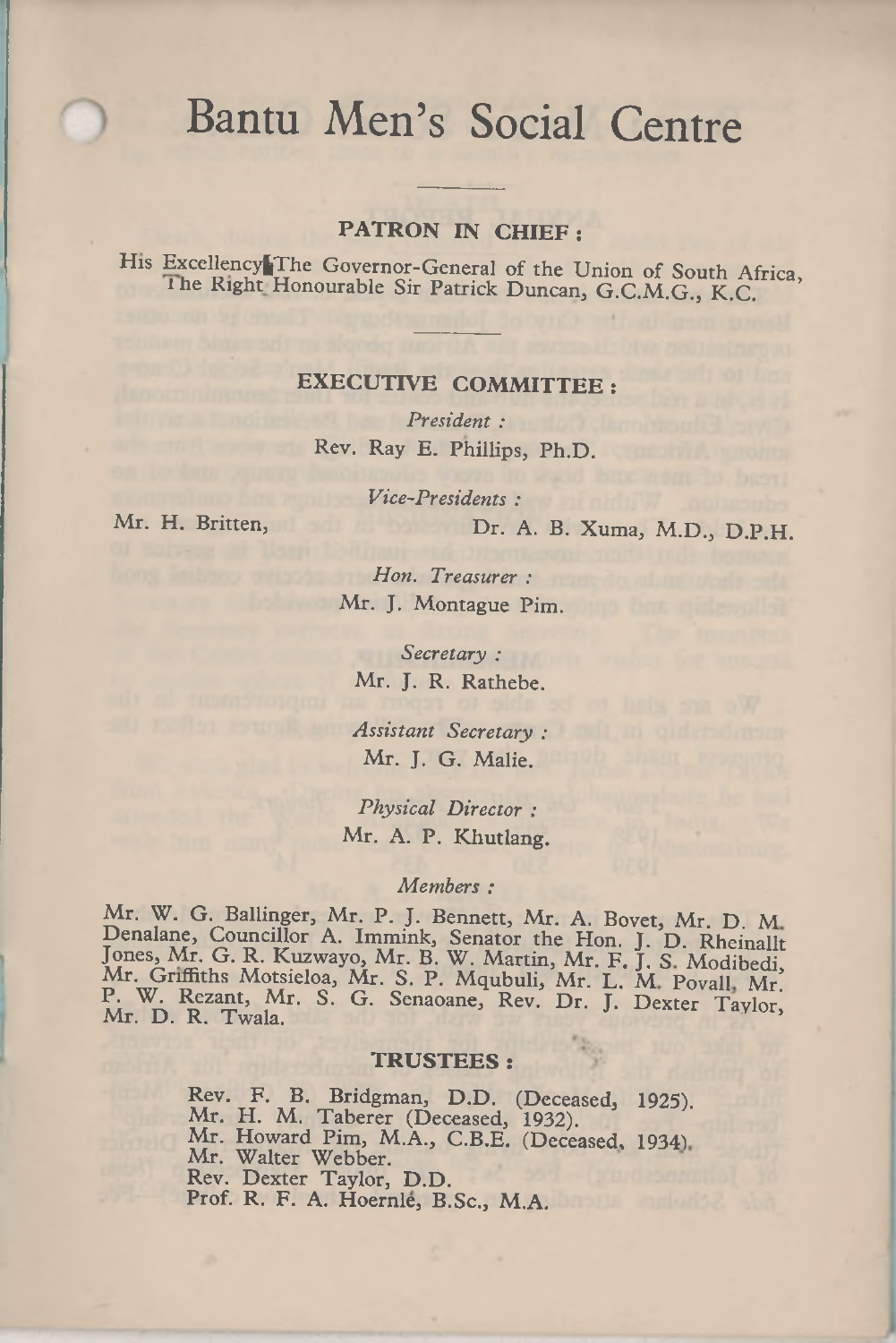# Bantu Men's Social Centre.

#### **ANNUAL REPORT.**

The year under review has been a year of real usefulness to Bantu men in the City of Johannesburg. There is no other organisation which serves the African people in the same manner and to the same extent as does the Bantu Men's Social Centre. It is, in a real sense, the hub and centre for Interdenominational, Civic, Educational, Cultural, Fraternal and Recreational activities among Africans. The steps of the buildings are worn from the tread of men and boys of every educational group, and of no education. Within its walls interracial meeetings and conferences are held. Those who have invested in the building can rest assured that their investment has justified itself in service to the thousands of men and boys who here receive cordial good fellowship and enjoy the many facilities provided.

#### **MEMBERSHIP.**

We are glad to be able to report an improvement in the membership in the Centre. The following figures reflect the progress made during the year:—

| Year. | On Roll. | Active. | Juniors. |
|-------|----------|---------|----------|
| 1938  | 507      | 327     | 4        |
| 1939  | 530      | 435     | 14       |
|       |          |         |          |

This shows an increase of 108 over last year's Active Membership. One pleasing feature is the increase in Junior Membership, which, it is hoped, will continue to grow.

As in previous years we wish, for the sake of those wishing to take out memberships for themselves, or their servants, to publish the following classes of memberships for African men : (a) Life Membership- Fee *£5* ; (*b*) Ordinary Membership-Fee 10s. per annum; (c) Country Membership-(those men and boys living outside the Magisterial District of Johannesburg)—Fee 5 s; *(d)* Junior Membership *(bona fide* Scholars attending an approved school or college)—Fee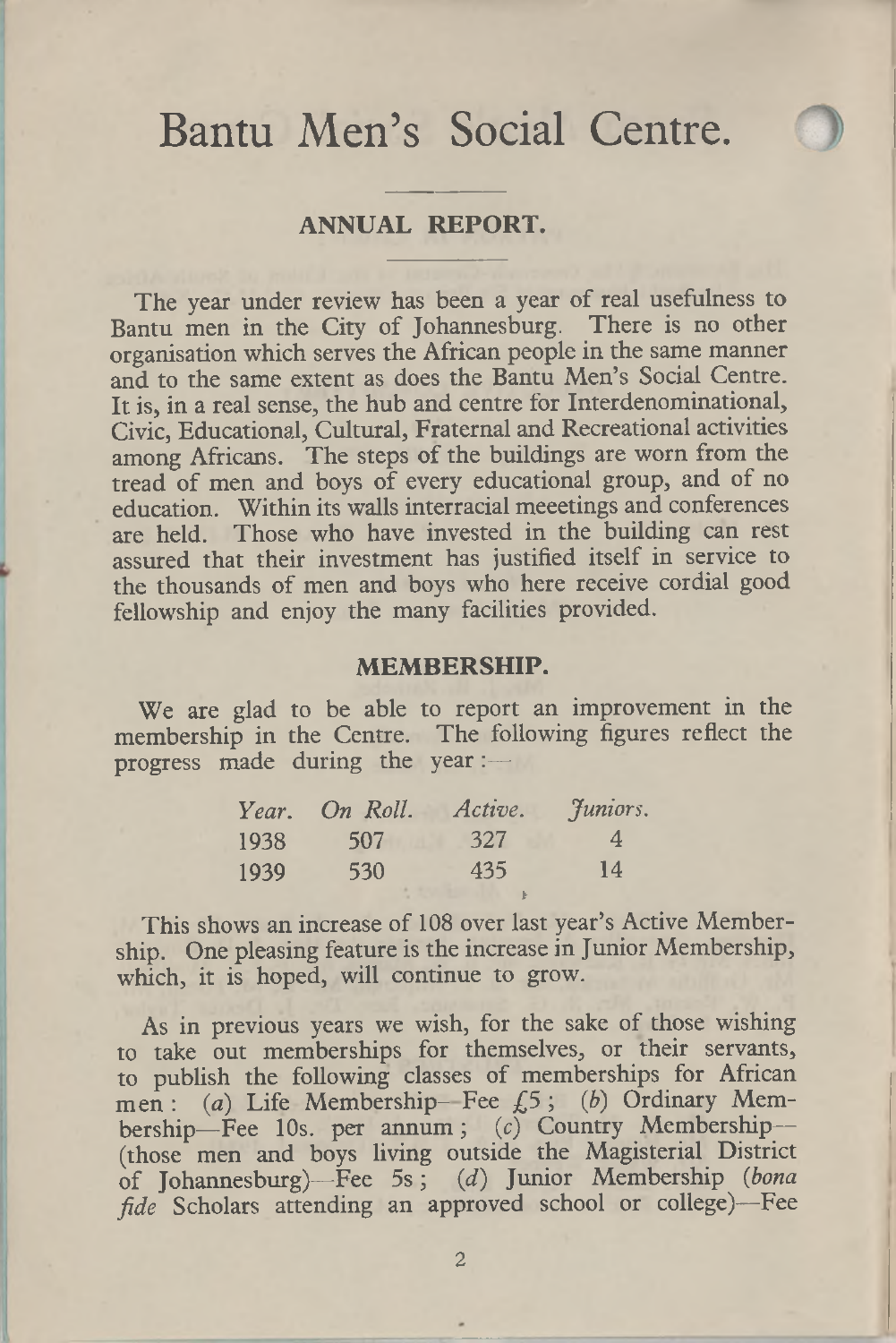2s. 6d. per annum. African men or boys visiting Johannesburg for short periods become Visiting Members on payment of Is., which entitles them to a month's membership.

#### **DEATH.**

Death, during the year, removed from our midst two of our members in the persons of the late Mr. Ben Motsoeneng and the late Mr. Max " Lucky " Tale. Mr. Motsoeneng, an old resident of Johannesburg, was among the most highly respected of our African manhood, and we are indeed sorry to loose so valuable a member. Then, more recently, we had the misfortune of loosing Mr. Tale, who was also very highly respected by the young fellows, among whom he worked. Mr. Tale was a keen sportsman. We herewith offer to their respective families our sincerest sympathy with them in their bereavement.

#### **RESIGNATION.**

During the year the Centre lost the services of Mr. Emmanuel E. Lithebe, who had been acting in the capacity of Assistant Secretary for nearly four years, and, during the absence of the Secretary overseas, as Acting Secretary. The members of the Centre extend to Mr. Lithebe their wishes for success in another sphere of usefulness.

#### **Rev. J. DEXTER TAYLOR.**

We were glad to welcome back the Rev. James Dexter Taylor from America. During his absence from Johannesburg he had attended the World Missionary Conference in India. We wish him many more years of active service in Johannesburg.

#### **Mr. A. P. KHUTLANG.**

On the return of Mr. J. R. Rathebe, our Secretary, from overseas, with new inspiration and fresh plans for the work, it was felt that re-organisation of the work of the building should be undertaken. It was decided that a full-time Physical Director should be employed to supervise and direct the work in the gymnasium and on the tennis courts. After due advertising for applicants, the choice fell upon Mr. A. P. Khutlang, who has served the Centre in various capacities in the past. He has been cordially welcomed by the members, and already the physical work of the Centre has shown new life under his direction.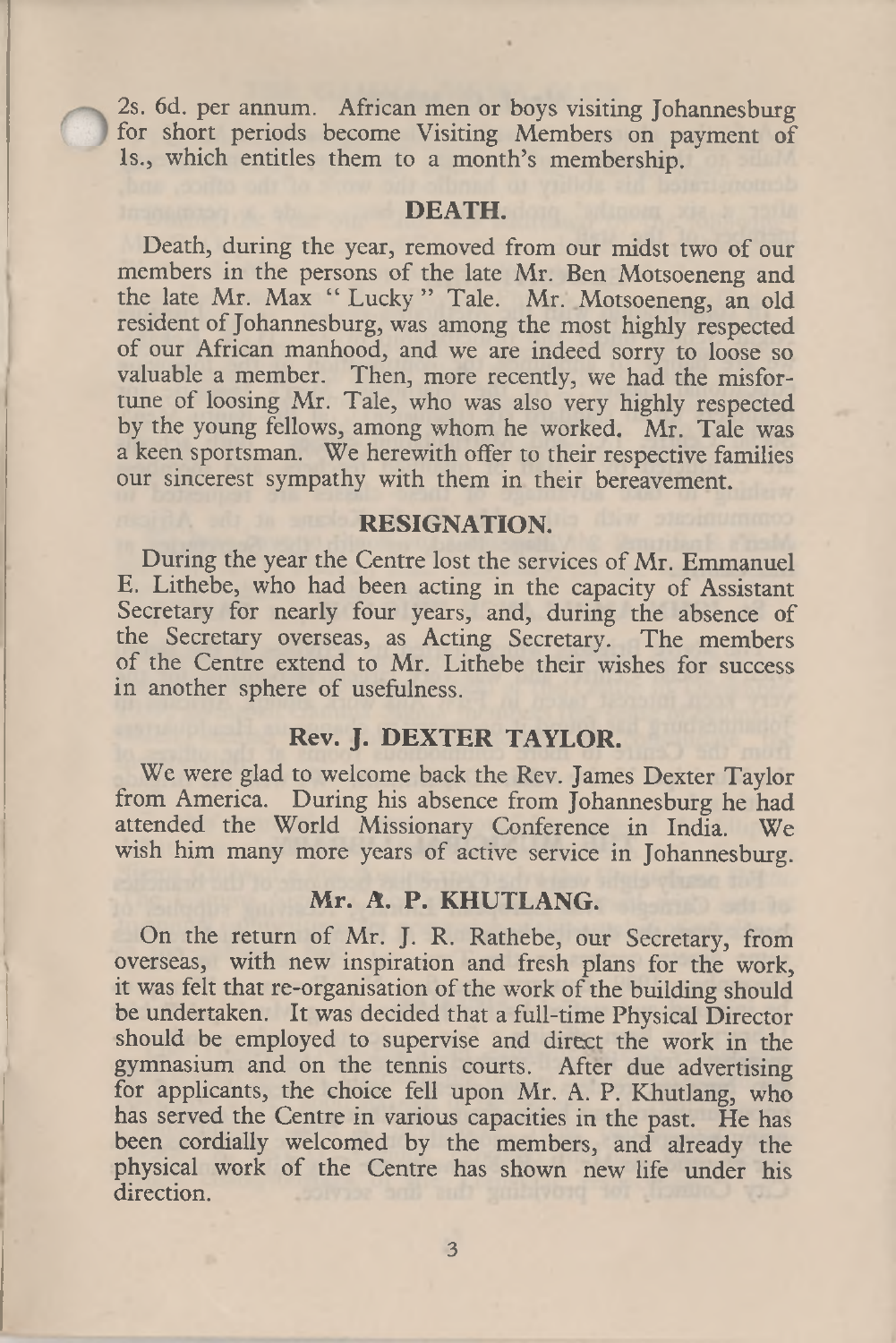#### **Mr. J. G. MALIE.**

1

A further change was made in the employing of Mr. J. G-Malie to the position of Assistant Secretary. He has already demonstrated his ability to handle the work of the office, and, after a six months' probation has been the a permanent member of the staff.

#### **EDUCATIONAL CLASS**

In collaboration with the Methodist .... . vicu's Institute Night School under the principalship of . . . D. S. Kekane, we are happy to announce the continuation of the following educational classes : At the Methodist Men's Institute for beginners up to standard six (inclusive); at the Bantu Men's Social Centre, J.C. and Matriculation classes. Both schools are conducted by a staff of qualified teachers, and members wishing to take advantage of these classes are requested to communicate with either Mr. D. S. Kekane at the African Men's Institute, 2 Village Road, or with the Secretaries at the Centre.

#### **St. JOHN AMBULANCE BRIGADE (1st BANTU).**

The above Brigade, which started its activities at the Bantu Men's Social Centre, and was very largely responsible for the very keen interest taken in First Aid work among Africans in Johannesburg has found it necessary to change its Headquarters from the Centre to more commodious rooms at the offices of the Municipal Native Affairs Department. We wish the Brigade continued success.

#### **THE MUNICIPAL LIBRARY.**

For nearly eight years the Centre has been one of the branches of the Carnegie Non-European Library, receiving supplies of books from the distributing centre at Germiston, which reaches some ninety centres in the Transvaal. Since the middle of December, 1939, however, the fiist Non-European library to be initiated and staffed by the Johannesburg Municipal Public Library has been offering a free service to members and nonmembers from its well-stocked shelves at the Centre. Some two hundred readers have already availed themselves of the opportunity to loan books from the library, and to consult the many newspapers, and periodicals on file. We would express our gratitude to Mr. R. F. Kennedy, the City Librarian and the City Council, for providing this fine service.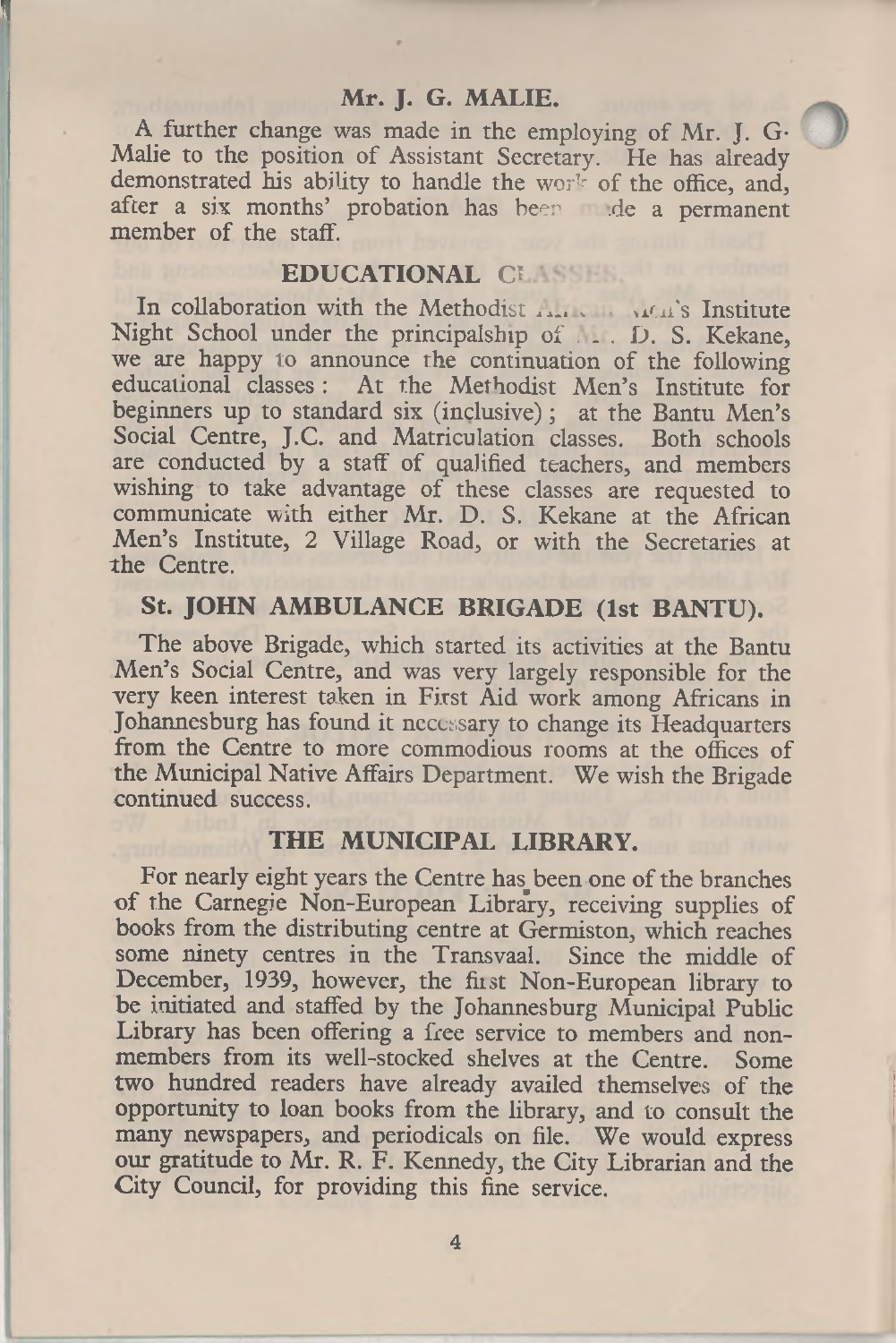#### **THE GAMMA SIGMA CLUB.**

The work of the Gamma Sigma Clubs has grown extensively and now twenty Clubs are active on the Witwatersrand.

During the year our Club was addressed by the following : Mr. C. Opper (Director of Education and Recreation, Northern Rhodesia), Mr. A. Lynn Saffery (Secretary, S.A. Institute of Race Relations) and Rev. Ray E. Phillips (Organiser, Gamma Sigma Clubs). The Club also debated with the following : Orlando Gamma Sigma Club, Nigel Gamma Sigma Club, Randfontein Gamma Sigma Club, The Indian Cultural Society, and the Witwatersrand University Bantu Studies Circle. Members of the Club addressed the students of St. John's College and the Executive Committee of the Rosebank Branch of Toe H.

We here have to thank our Chairman, the Rev. S. S. Tema and Mr. A. T. Habedi, B.A. (Secretary) for the deep interest they have shown in the Club.

The first initiation ceremony of members of the Club was inaugurated at a " Pow-wow " held at the Centre in December, 1939, giving all Gamma Sigma members that sense of belonging which seemed the one thing needed to consolidate the membership.

In this connection mention should be made of the fillip to debating on the Reef provided by the presentation to the Gamma Sigma Clubs of a fine floating trophy by the *Umteteli wa Bantu.* The Gamma Sigma Clubs are looking forward with interest to annual competitions for possession of this symbol of excellence in the debating field.

#### **BOXING.**

The Transvaal Non-European Amateur Boxing Association held several Boxing Tournaments during the year at which our boys gave a very good account of themselves. At the Transvaal Championships held in September, 1939, two of our boys, Messrs. A. and D. Symons, captured the light and welterweight championships of the Transvaal, respectively.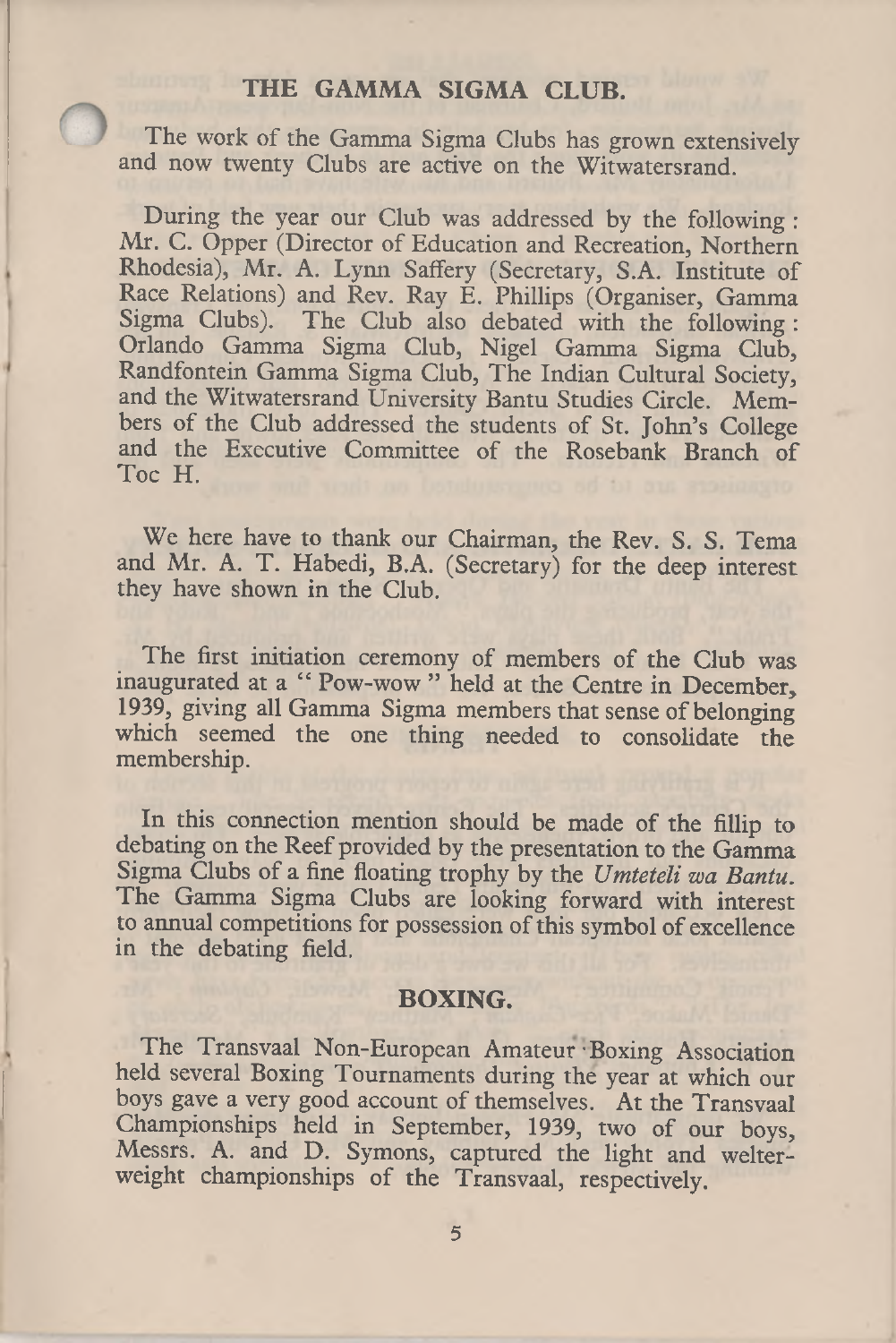We would remind members that we owe a debt of gratitude to Mr. John Bullard, Chairman of the Non-European Amateur Boxing Association, for his help in organising that body and extending its work along the Reef and to Witbank and Pretoria. Unfortunately Mr. Bullard and his wife have had to return to England. We wish them every success in their new field of work.

#### **THE EISTEDDFOD AND MUSICAL COMPETITIONS.**

Again this year, as last, these two competitions, the Transvaal African Eisteddfod, organised by Mr. Mark S. Radebe, and the Transvaal African Teachers' Association Musical Competition, organised by the Teachers' Association, held their competitions at the Bantu Men's Social Centre. They drew thousands of competitors and spectators from all the Reef towns and from Witbank and Pretoria. The competitions were keen and the organisers are to be congratulated on their fine work.

### **THE BANTU DRAMATIC AND OPERATIC SOCIETY.**

The Bantu Dramatic and Operatic Society was active during the year, producing the plays " Moshoeshoe " and " Ruby and Frank." Both these plays were written and produced by Mr. H. I. E. Dhlomo. The Centre once more placed a room at the disposal of the Society for the preparation of these plays.

#### **TENNIS**

It is gratifying here again to report progress in this section of the Centre's activities. The Centre played several teams from outside and proved themselves as invincible as ever. On several occasions our members were called upon to play Exhibition Matches when Non-European Tennis Courts were opened. On a few occasions our men were called upon to show their form against local European Champions and gave a good account of themselves. For all this we owe a debt of gratitude to this year's Tennis Committee: Messrs. S. H. Msweli, *Captain*; Mr. Daniel Makoe, *Vice-Captain* ; Matthew Kambule, *Secretary ;* Messrs. Hoosen Jajbhay, G. B. Xorile, Albert J. Mosala, Mr. A. P. Khutlang, *Physical Director—(Committee members').*

We congratulate Mr. Hoosen Jajbhay for winning the Men's Singles Trophy and Mr. Jajbhay and Mr. C. Du Preez for winning the Men's Doubles Trophy.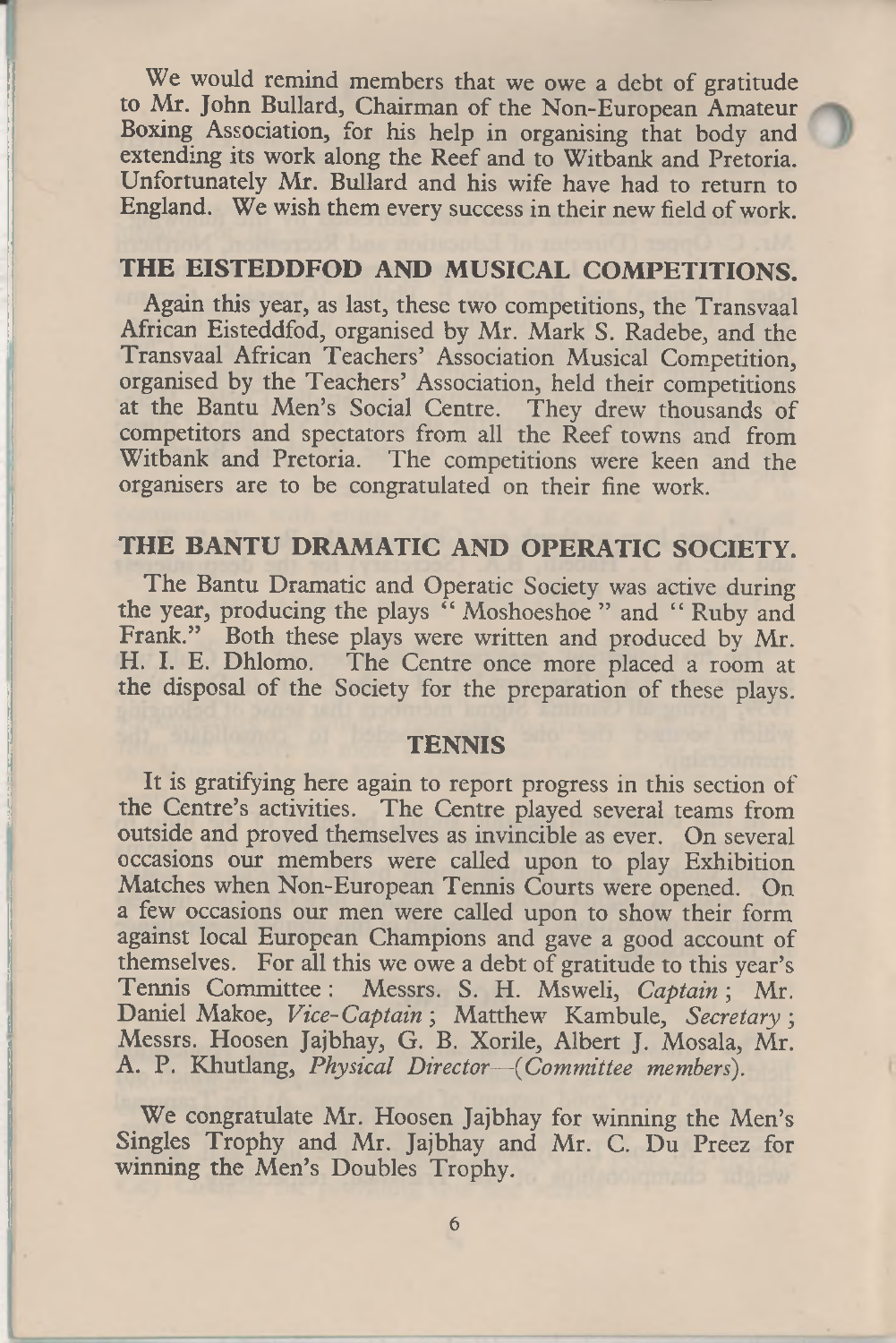#### **BILLIARDS.**

The Bantu Men's Social Centre Social Room is equipped with a full-size billiard table. Billiards is played all the year round. The men always participate in this recreational feature when they have from fifteen minutes to an hour at their disposal. They enjoy the fine fellowship and excellent contact in the social room of the B.M.S.C. Chess, Draughts and Dominoes, provide mental development as well as recreation.

#### **VOLLEY BALL.**

Volley Ball has proved a very popular physical activity for This activity brings together daily about twenty men. Other indoor games played are Badminton, Hand Ball, Basket Ball and Ping-pong.

Two tournaments were held during the year in these various games in which there were a good number of entries in each section. We are glad here to congratulate the following on winning championships : Messrs. Hoosen Jajbhay (ping-pong), S. H. Msweli (billiards), David Mashyupe (chess), Z. Mzila (draughts) and Messrs. J. R. Mofokeng and S. R. Makhutso (badminton doubles).

#### **GUEST NIGHTS.**

Guest nights at the centre have, as usual, proved a popular feature. The Secretaries get inquiries from members weeks ahead, and members wishing to acquaint visitors with the social life of the Africans in the City invite them to Guest Night. At these functions Secretaries have always tried to cater to the tastes of the entire membership. The programme is generally a varied one consisting of community singing, indoor sports games, cinema exhibitions and lectures. These nights could never have been the success they were without the co-operation of such orchestras as " The Merry Blackbirds," " The Jazz Maniacs," " The Rhythm Hot Shots " ; such singing companies as " The Darktown Orpheums," the " Swing Time Trotters " and " The Ink Spots," and last, but not least, the Rev. Ray E. Phillips for ever ready help, and the African Consolidated Films, Ltd., and Transvaal Chamber of Mines for providing the films and operators. To all these the Centre is most grateful.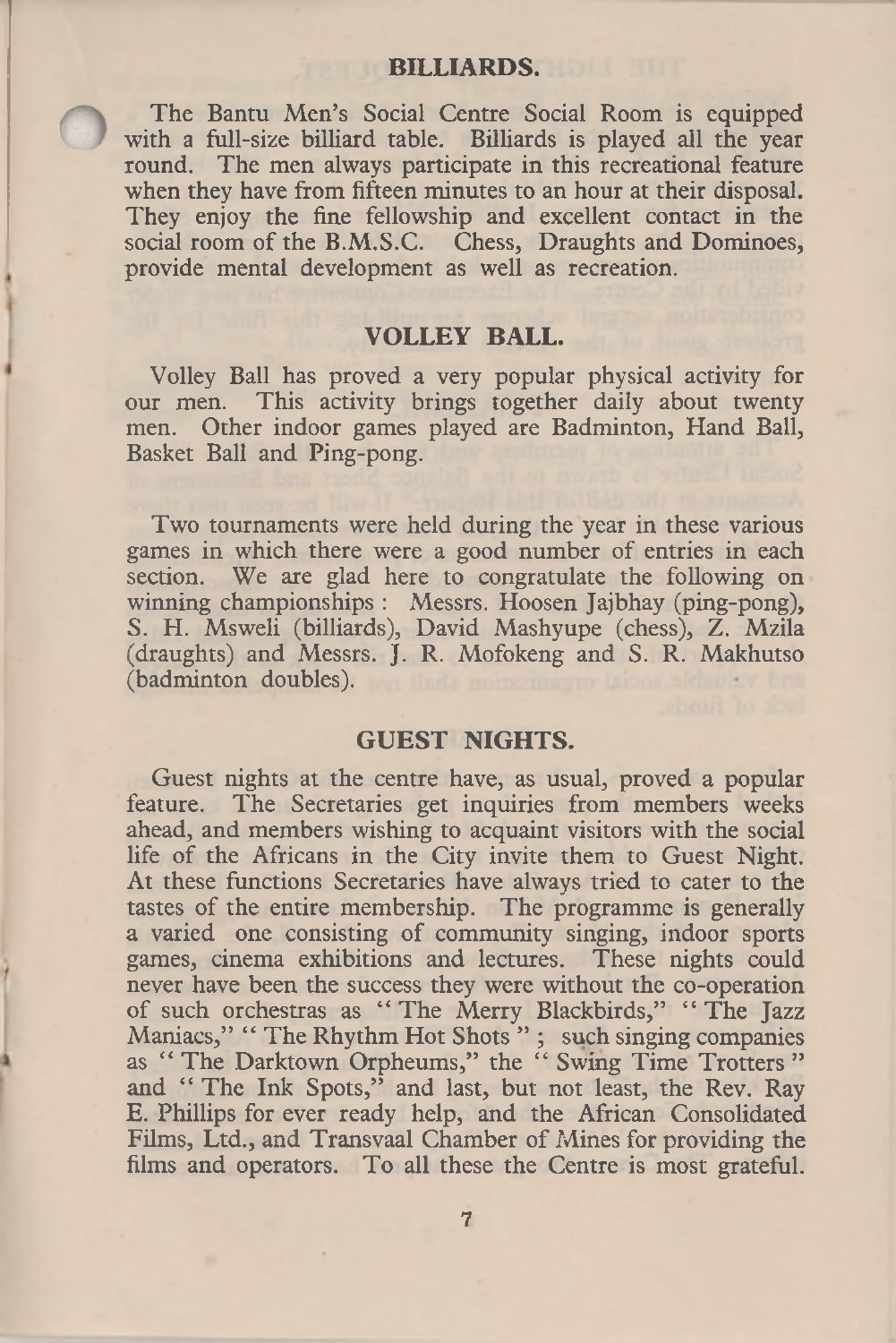## **THE LIGHTHOME BEQUEST.**

During the year the Bantu Men's Social Centre received a substantial gift in the form of a bequest from the estate of the late Mrs. M. C. Lighthome of Johannesburg. This bequest was inspired by the faithful service of an African servant over a period of forty years. It is intended for increasing the effectiveness of the plant now in use and for extension work into communities as yet not provided with activities of a type provided by the Centre. The Executive Committee has now under consideration several schemes for utilising this fund for the greatest good of the African community.

#### **FINANCIAL.**

The attention of members and friends of the Bantu Men's Social Centre is drawn to the Balance Sheet and Statement of Accounts at the end of this Report. It will be seen that there ts a considerable loss on the year's activities due to employment of additional staff and the extension of programme. Membership fees are increasing at a commendable rate, but subscriptions and donations have fallen off slightly. It is hoped that friends or the institution will continue their loyal support and enlist the support of others as well, so that the work of this unique and valuable social organisation shall not be hampered through lack of funds.

#### **GENERAL.**

As in past years, and more so this year, the Centre has been looked upon as the place where gatherings of various kinds for Africans are most popularly held. During the year the following organisations held meetings at the Centre : The Transvaal African Teachers' Association (Rand Branch), The Transvaal lnter-Denommational African Ministers' Association, Regional Meetings of the African Representative Council, the Bakgatla Association, the Bakgatla Band, Tiger Kloof Old Students' Association, Rand African Students' League, Continuation Committee on African Juvenile Delinquency, Joint Council of Europeans and Africans, the Wilberforce Alumni Association, the Sons of Basutoland, the "Jazz Maniacs," "The Merry Blackbirds," the Transvaal Society for the Care of Non-European Blind (sub-Committee), the African Laundry Workers' Union the Tin Workers' Union, the Dairy Workers' Union and many others. The Centre throughout the year had a constant stream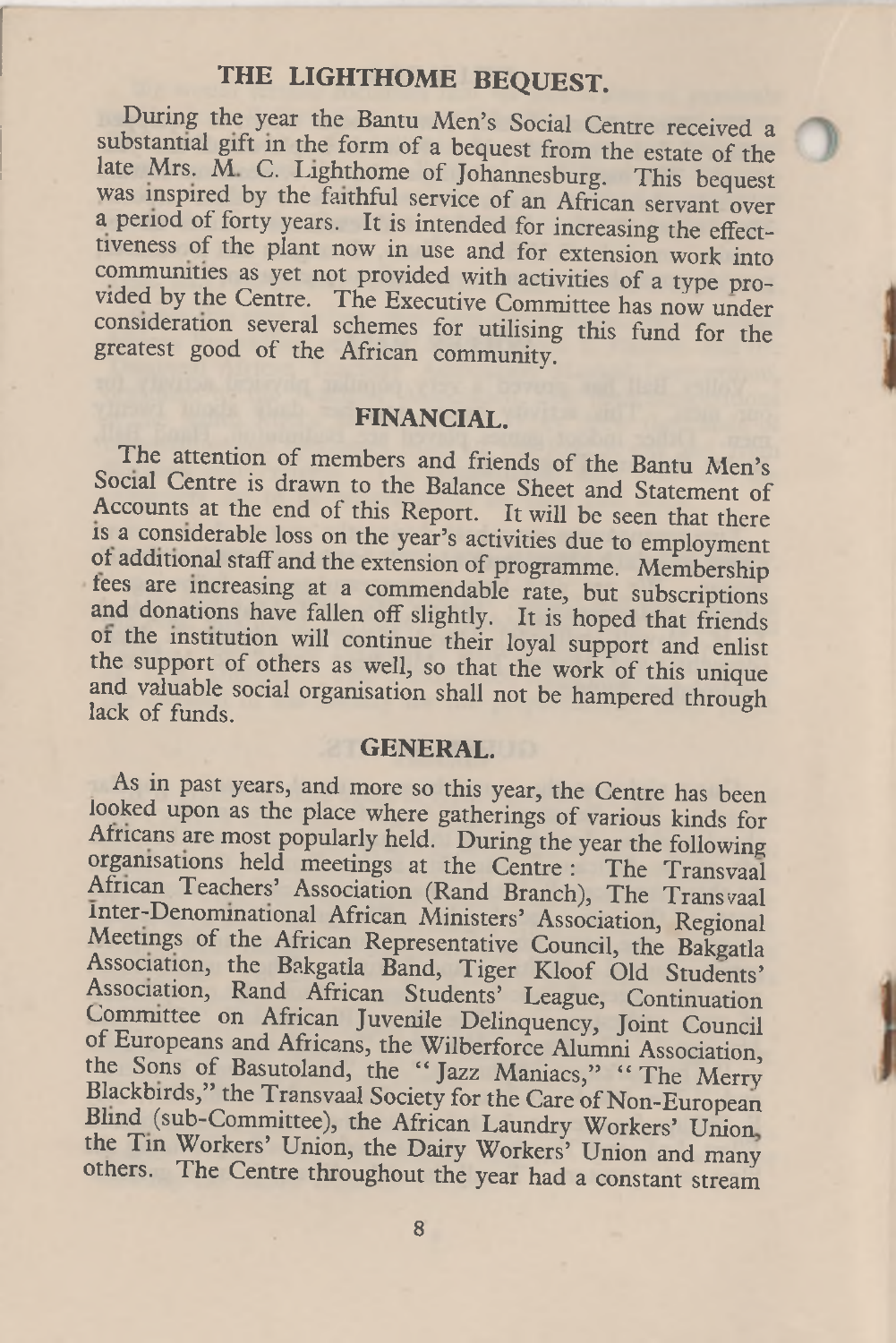of men passing in and out of it. The mid-day meals have proved a boon to the men, and over twelve thousand meals were served during the year. The Visitors' Book as usual shows hundreds or signatures.

#### **THANKS.**

We would here like to express our gratitude individually to our many European and African friends for the ready help they have given us during the year; but space does not permit. We are, however, bound to say a special "Thank you" to the firm of Messrs. Howard Pim and Hardy, which, through Mr. J. Montague Pim, our Honorary Treasurer, have given the Centre many hours of unstinted service in looking after its

RAY E. PHILLIPS, *Chairman.* J. RICHARD RATHEBE, *Secretary.*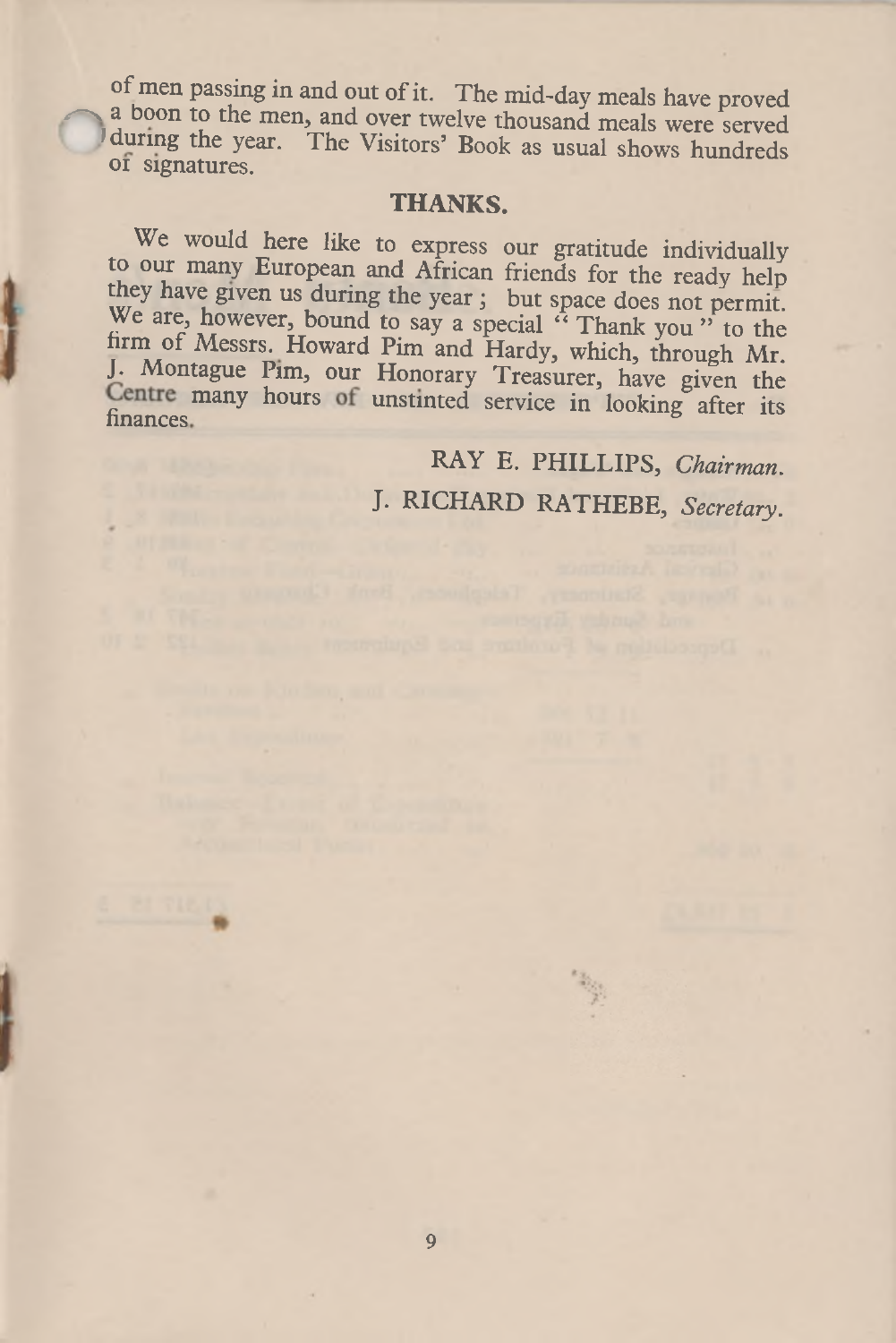

# Bantu Men's

#### **Dr. EXPENDITURE AND REVENUE ACCOUNT**

| To Salaries and Wages<br><b>Case of the Contract of the Contract of the Contract of the Contract of the Contract of the Contract of the Contract of the Contract of the Contract of The Contract of The Contract of The Contract of The Contract of The C</b><br>$\cdots$<br><b>CONTRACTOR</b> | $\cdots$       | $\neq 654$ 8 0 |         |      |
|------------------------------------------------------------------------------------------------------------------------------------------------------------------------------------------------------------------------------------------------------------------------------------------------|----------------|----------------|---------|------|
| Water, Light and Sanitary Fees<br>$\ddots$                                                                                                                                                                                                                                                     | $\cdots$       | 181 17 2       |         |      |
| Games<br>$\cdots$<br>$\cdots$<br>$\cdots$<br>$\sim$                                                                                                                                                                                                                                            | 1.11           | 118 8          |         | -1   |
| Insurance<br><b>Contract Contract</b>                                                                                                                                                                                                                                                          | $\sim$         |                | 33 19 9 |      |
| Clerical Assistance<br>$\cdots$<br>$\cdots$                                                                                                                                                                                                                                                    | $\overline{a}$ |                | 59 1 3  |      |
| Postage, Stationery, Telephones, Bank Charges                                                                                                                                                                                                                                                  |                |                |         |      |
| and Sundry Expenses<br>$\sim$                                                                                                                                                                                                                                                                  |                | 347 18 2       |         |      |
| Depreciation of Furniture and Equipment                                                                                                                                                                                                                                                        |                | 122            |         | 2 10 |

£1,517 15 3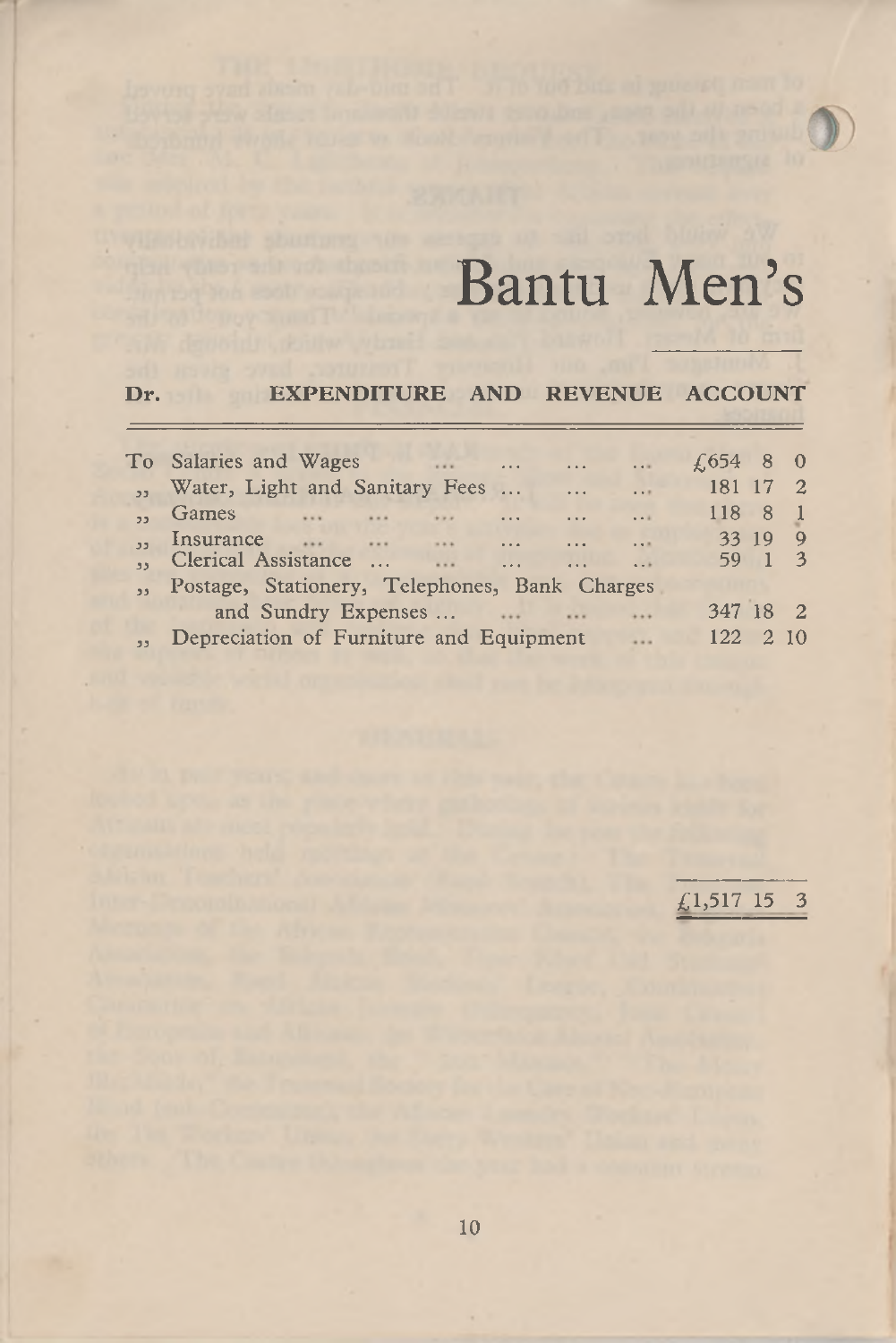# Social Centre.

o

#### FOR THE YEAR ENDED 31st DECEMBER, 1939. Cr.

| $\mathbf{B}\mathbf{v}$ | Membership Fees<br><b>Contractor</b>                                 |           |                   | £186             | $\overline{0}$  | 6              |
|------------------------|----------------------------------------------------------------------|-----------|-------------------|------------------|-----------------|----------------|
| 13                     | Subscriptions and Donations                                          |           |                   | 447 10           |                 | $\overline{2}$ |
| $\overline{33}$        | Native Recruiting Corporation Ltd.                                   |           |                   | 300              | $\theta$        | $\Omega$       |
| $\overline{11}$        | Board of Control-Deferred Pay                                        |           |                   |                  |                 |                |
|                        | Interest Fund-Grant                                                  |           |                   | 50               | $\degree$       | $\Omega$       |
| 33                     | Sundry Revenue<br>$\ddotsc$<br>                                      |           |                   | 167              | 3               | - 6            |
|                        | Hire of Hall<br>$\cdots$<br>$\ddotsc$<br>.                           | £165 18 6 |                   |                  |                 |                |
|                        | Locker Rents<br>1.1.1<br>                                            |           | $1\quad 5\quad 0$ |                  |                 |                |
|                        | Profits on Kitchen and Catering-                                     |           |                   |                  |                 |                |
|                        | Revenue<br>$\cdots$                                                  | 806 12 11 |                   |                  |                 |                |
|                        | Less Expenditure                                                     | 791       | 7 8               |                  |                 |                |
|                        | Interest Received                                                    |           |                   | 15 <sup>15</sup> | 5.              | -3             |
| 33                     |                                                                      |           |                   | 47               | $5\overline{)}$ | - 6            |
| 33                     | <b>Balance-Excess of Expenditure</b><br>over Revenue, transferred to |           |                   |                  |                 |                |
|                        | Accumulated Funds                                                    |           |                   | 304 10           |                 | $\frac{4}{ }$  |
|                        |                                                                      |           |                   |                  |                 |                |
|                        |                                                                      |           |                   | £1,517 15        |                 |                |
|                        |                                                                      |           |                   |                  |                 | $\overline{3}$ |

11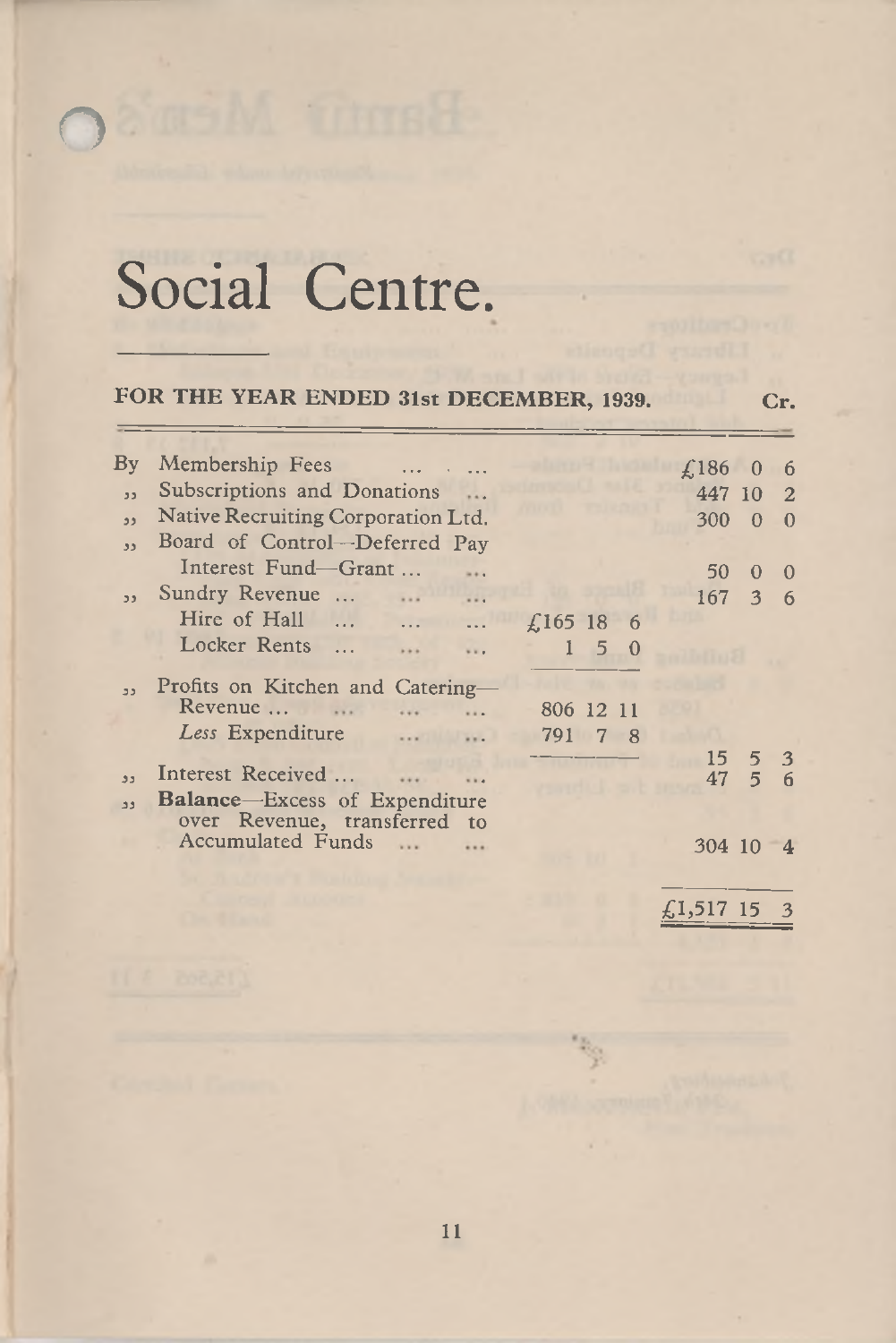# Bantu Men's

*Registered under Charitable*

### **Dr. BALANCE SHEET**

|                          | To Creditors<br>$\cdots$ $\cdots$<br>84.4                  |                  | $£113$ 8 8 |      |   |
|--------------------------|------------------------------------------------------------|------------------|------------|------|---|
| 53                       | Library Deposits<br>$\sim$                                 |                  |            | 2136 |   |
| $\overline{\phantom{a}}$ | Legacy-Estate of the Late M. C.                            |                  |            |      |   |
|                          | Lighthome (see Annual Report)                              | 7,057 15 8       |            |      |   |
|                          | Add Interest received                                      | 7500             |            |      |   |
| n n                      | Accumulated Funds-                                         |                  | 7,132 15 8 |      |   |
|                          | Balance 31st December, 1938                                | 7,770 16 5       |            |      |   |
|                          | Add Transfer from Building<br>$Fund$<br>$\sim$<br>$\cdots$ | 134 13 4         |            |      |   |
|                          | Deduct Blance of Expenditure                               | 7,905 9 9        |            |      |   |
|                          | and Revenue Account                                        | 304 10 4         | 7,600 19 5 |      |   |
| n.                       | <b>Building Fund</b> -                                     |                  |            |      |   |
|                          | Balance as at 31st December,                               |                  |            |      |   |
|                          | 1938                                                       | 8500<br>$\theta$ |            |      |   |
|                          | Deduct Cost of Stage Curtains                              |                  |            |      |   |
|                          | and of Furniture and Equip-                                |                  |            |      |   |
|                          | ment for Library                                           | 134 13 4         |            |      |   |
|                          |                                                            |                  | 715        |      | 8 |

£15,565 3 11

*Johannesburg,* 24 *th January,* 1940.

L,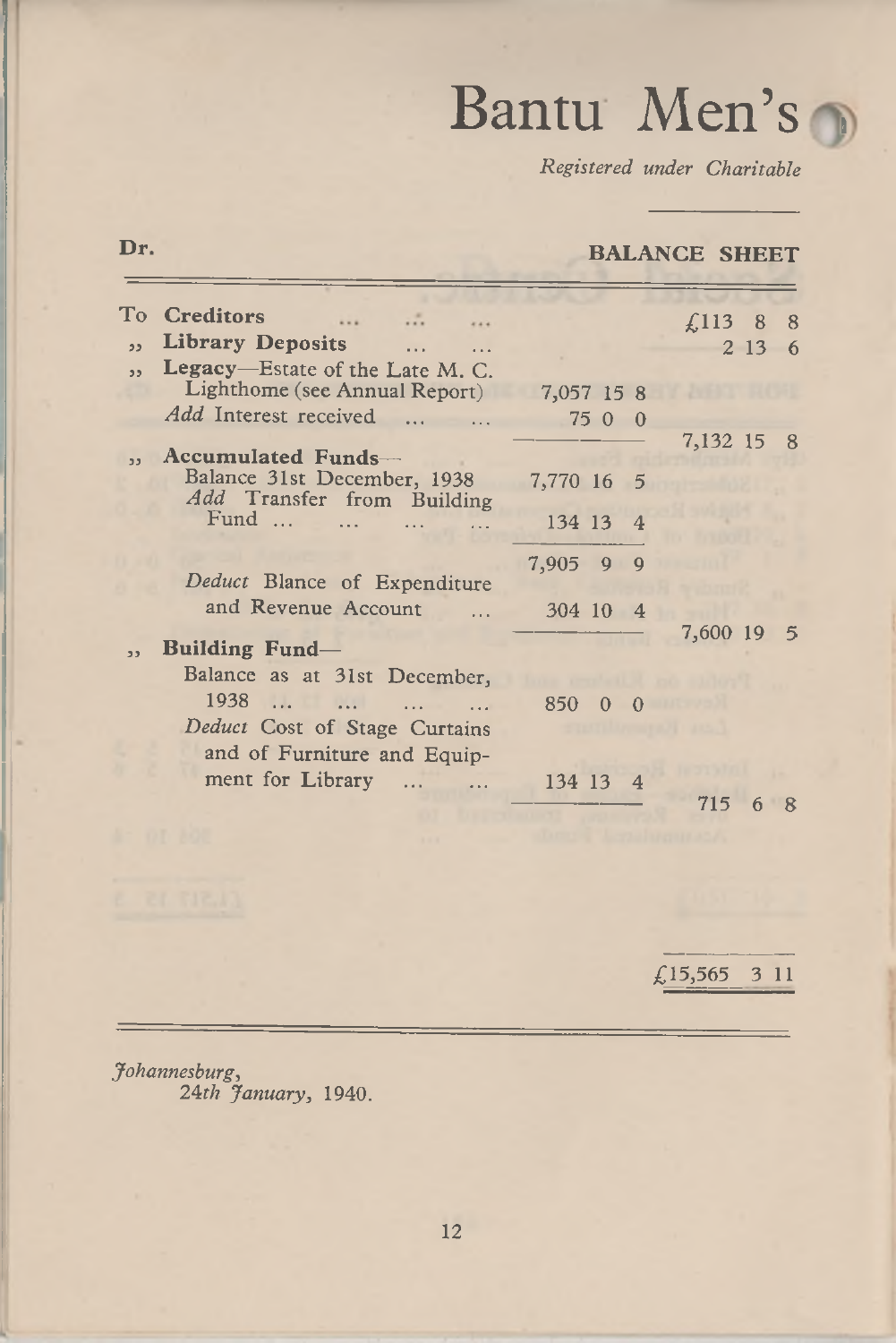# Social Centre.

*Institutions* (*Control*) *Ordinance,* 1926.

#### **31st DECEM BER, 1939. Cr.** By **B uildings** ............................. £7,125 19 10  $,$  **Furniture and Equipment-**Balance 31st December, 1938 310 0 0 *A dd* Additions during year ... 292 2 10 602 2 10 *Less* Depreciation ... 122 2 10 480 0 0 ,, Municipal Deposits 29 0 0  $\dddotsc$ **,, Investm ents** *re* **Legacy**—at par— £125 Municipality of Johannesburg 5 per cent. Local Registered Stock, 1945/55 ... 125 0 0 60 5% Paid-up Permanent Shares of  $£50$  each of the Alliance Building Society ... 3,000 0 0 3,125 0 0 **,, Building Fund Investment**at par-£625 Town Council of Johannesburg 5 per cent. Local In-<br>scribed Stock, 1948/58 625 0 0 **,, Debtors and Kitchen Stock ...** 55 2 5 **,, Cash—** At Bank ... 305 10 1 St. Andrew's Building Society— Current Account ... ... 3,819 9 6<br>n Hand 0 2 1 On Hand 4,125 1 8 £15,565 3 11

Certified Correct.

J. MONTAGUE PIM, *Hon. Treasurer.*